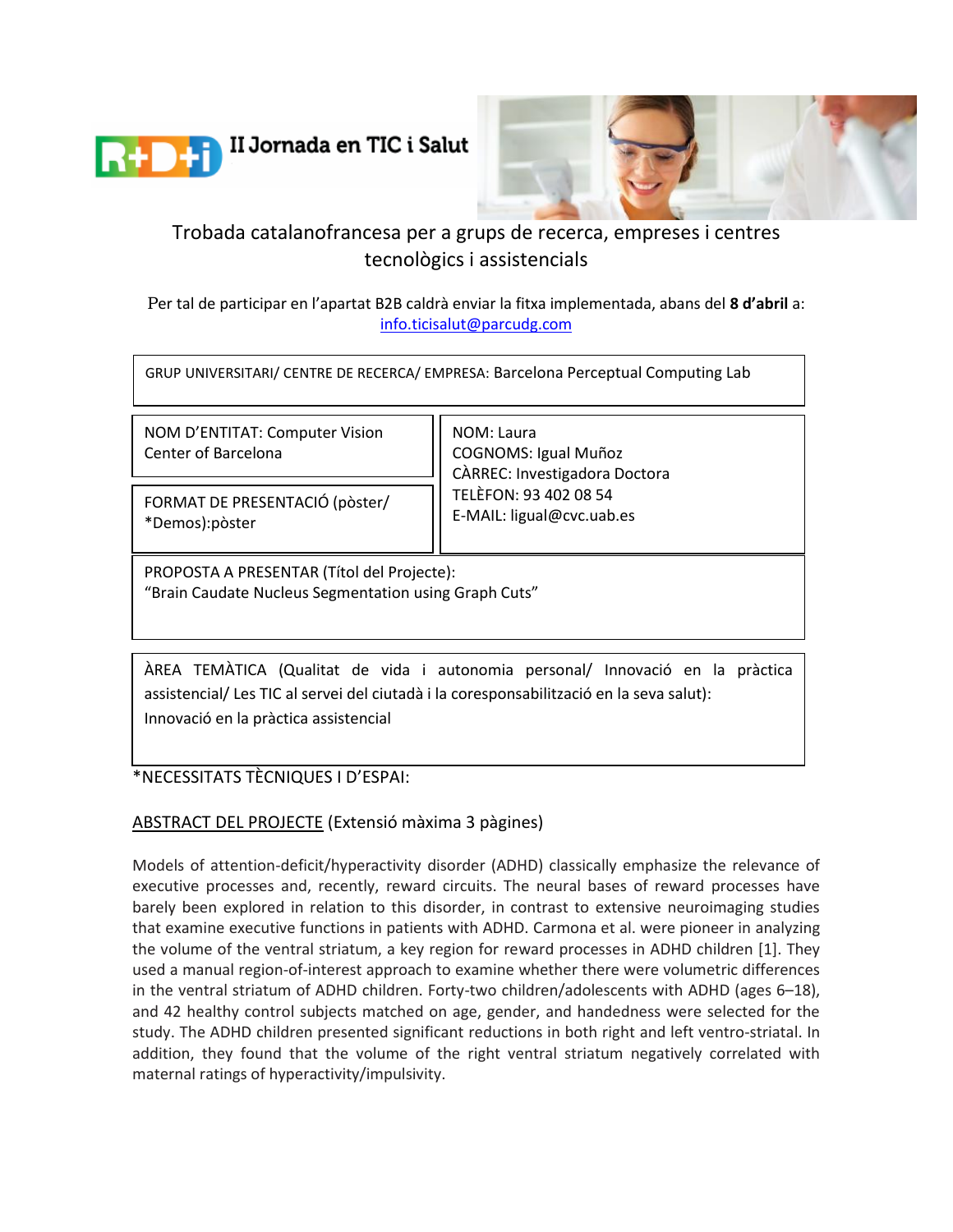This study provided neuroanatomical evidence of alterations in the ventral striatum of ADHD children. These findings coincided with previous explicative models as well as with several reports in behavioral and functional neuroimaging studies. Furthermore, the negative correlations observed strongly uphold the relation between the ventral striatum and symptoms of hyperactivity/impulsivity.

This previous work was based in a manual segmentation of the MRI regions-of-interest, resulting in a low procedure, clinically tiring. In order to accelerate the analysis and make the procedure feasible for large amounts of data, an automatic segmentation approach would be appropriate.

Several effort have been performed for segmenting different structures of the brain in Magnetic Resonance Images (MRI), as can be seen in results presented in the challenge Caudate Segmentation Evaluation 2007 [4]. In this competition, different algorithms to segment the caudate nucleaus from brain MRI scans were compared. Atlas-based segmentation is a powerful generic technique for automatic delineation of structures in volumetric images. Several studies have shown that multi atlas segmentation methods outperform schemes that use only a single atlas, but running multiple registrations on volumetric data is time-consuming and a large number of atlases may not be required to achieve good segmentation performance and may even deteriorate the results. Two generally applicable multi atlas segmentation methods, AMAS and ALMAS were presented in [5] including the automatic decision to select the most appropriate atlases for a target image and stop registering atlases when no further improvement is expected. In [6], an interesting comparative of two state-of-the-art atlas-based segmentation algorithms was presented.

In this work, we exploit the Graph Cut (GC) theory to obtain a globally optimal segmentation of the caudate structure in MRI. The GC algorithm has been used in many computer vision problems and, in particular, it can be applied to binary-segmentation of images, obtaining a solution which corresponds to the global minimum of an energy function. The goodness of the solution depends on the suitability of the energy terms and their reliable computation. For this task, GC technique [7, 8] combines local and contextual image information analysis by modeling foreground and background properties and relations between neighboring pixels. We propose a novel energy function appropriate to segment the caudate nucleaus from brain MRI scans. Contrary to classical GC techniques based on pixel intensity value, our unary pixel term is defined as the confidence of the output of a binary classifier. In particular, we define the pixel description as a correlogram structure in order to capture contextual intensity relations at the surroundings of the analyzed pixel. Moreover, in the case of the boundary term, a multi-scale edge map is proposed in order to obtain a more precise computation of artifacts boundaries and improve boundary term representation.

Preliminary results on a public Challenge data set and a new MRI data set from Hospital del Mar show accuracy segmentation and better performance than classical approaches.